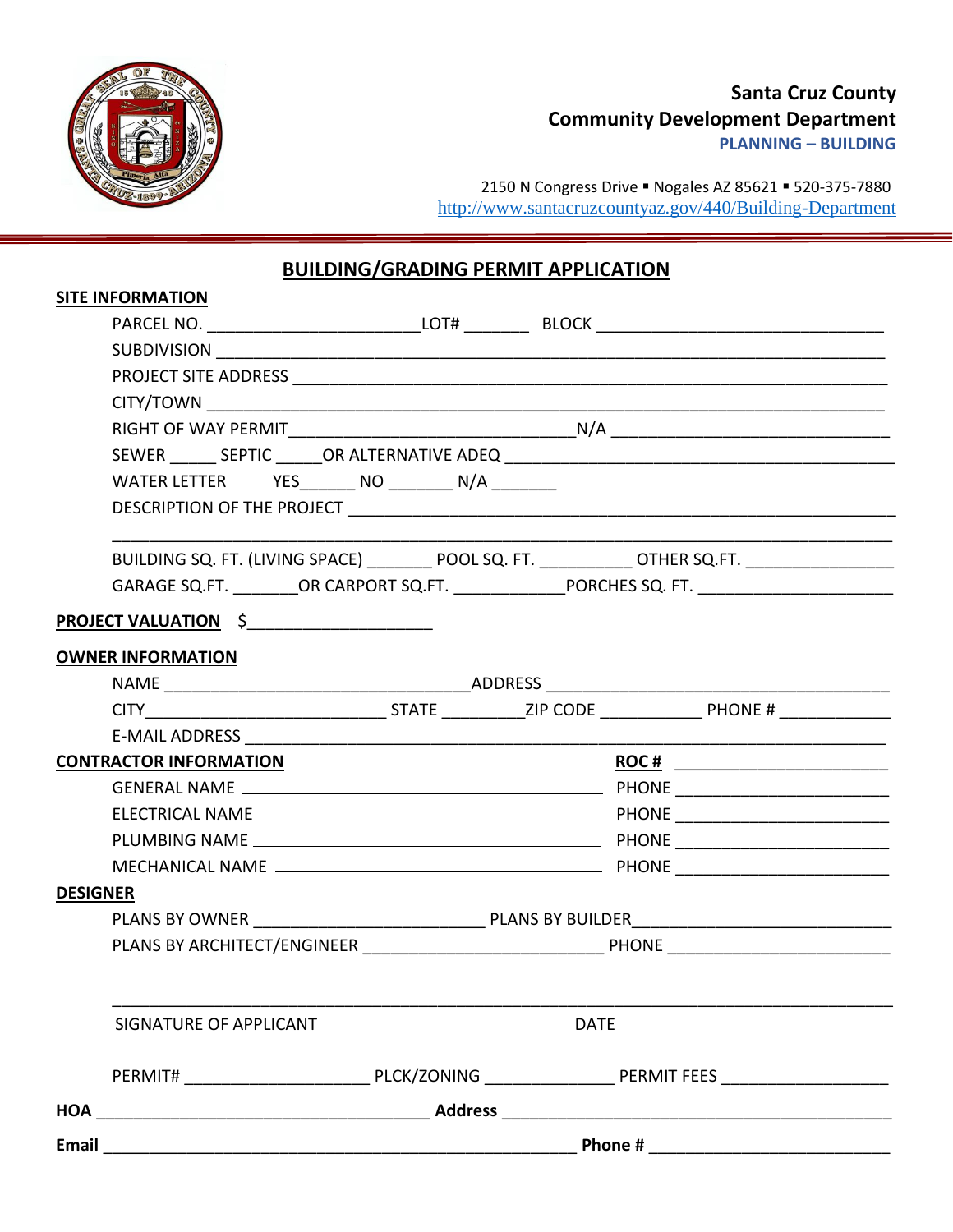

**Planning & Zoning and Building Department**

## **Applicant's Certification and Acknowledgement**

TAX PARCEL NUMBER

By signing below, I hereby certify and acknowledge that:

I am the Owner, or authorized agent of the Owner, of the property being developed.

My submitted application is complete and accurate to the best of my knowledge. Submission of false information may constitute fraud, and may be punishable by fine, imprisonment or both. A.R.S. §13-2310

I understand that an incomplete or inaccurate permit application or site plan, or failure to respond to requested corrections, may result in delays, additional permit and plan review fees, return of the submittal, or denial of the application.

I request all meetings, reviews or inspections that are necessary to process my application, and if my permit is approved and issued, I request all inspections necessary to monitor progress, and document completion at all stages of the work related to my permit.

My application is subject to an administrative completeness review of fifteen (15) business days, during or after which time I will receive written or electronic notice that my application is complete, or, in the case of an incomplete application, a list of deficiencies that I need to correct. My application will not be transmitted for substantive review until all deficiencies have been corrected and my revised full application has been submitted to the County.

If the county does not issue a written or electronic notice of administrative completeness within fifteen (15) business days, per A.R.S. §11-1605(F), my application will automatically be deemed administratively complete and transmitted for substantive review.

I understand that I have thirty (30) business days to respond to a Notice of Deficiencies during the administrative completeness phase. My failure to respond within this timeframe may result in my permit application being voided. I have the right to re-apply if my permit application is voided. A.R.S. §11-1605(F)

I understand and acknowledge that the total County review timeframe during the administrative completeness review phase is a total of forty-five (45) business days.

My application is subject to a substantive review period of forty-five (45) business days. I will receive written or electronic notice if my permit is approved or if corrections or additional information are needed. My permit will not be approved or issued until all additional information is provided, all requested corrections are completed and all permit fees have been paid.

I understand that I have sixty (60) business days to respond to a Request for Corrections or to a Request for Additional Information during the substantive review phase. My failure to respond within this timeframe may result in my permit application being denied. I have the right to re-apply if my permit application is denied. A.R.S. §11-1605(G)

I understand and acknowledge that the total County review timeframe during the substantive review phase is a total of one-hundred-five (105) business days.